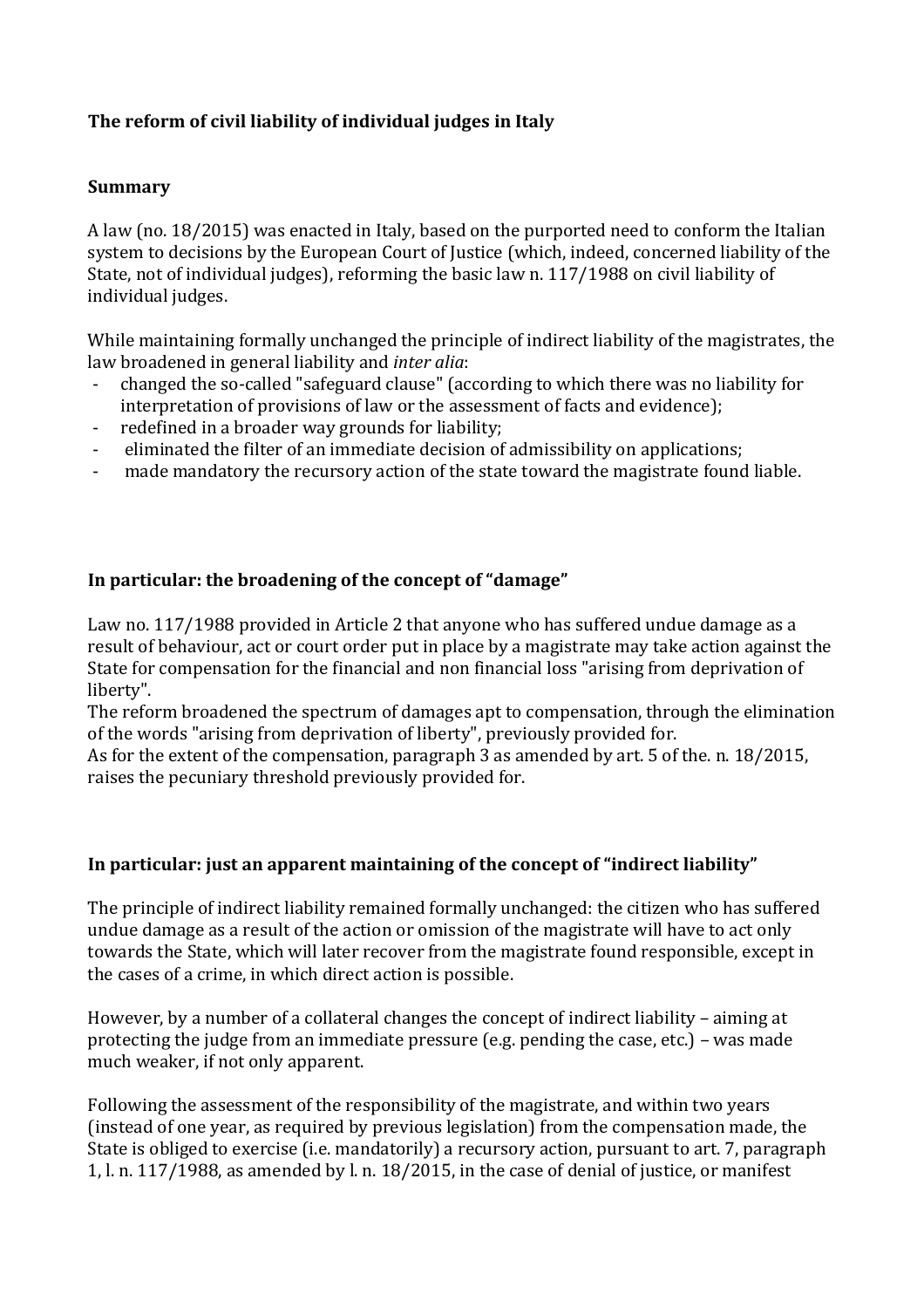breach of the domestic law or European Union law, as well as misrepresentation of facts or evidence, with fraud, malice or inexcusable negligence.

Art. 9 now provides, also, that the Prosecutor General at the Court of Cassation will exercise a disciplinary action on the basis of the notification of the claim, without having to wait admissibility of the application referred to in paragraph 5 of article 5, eliminated as a result of the suppression of the "filter" (see below).

With reference to direct action against a judge and the state, in the case of crimes committed in the exercise of i functions, the reform has integrated the content of art. 13 of l. n. 117/1988, providing for the new paragraph 2-bis, accountability of State officials for the failure to exercise the recursory action.

## In particular: the broadening of the concept of "gross negligence"

As regards the conditions for compensation, the damage must be the effect of a behaviour, an act or judicial decision which was made by a judge with "malice" or "gross negligence" in the exercise of his/her functions, or resulting in "a denial of justice ".

Until the entry into force of Law. n. 19/2015, Article 2, paragraph 3, of the law defined what "gross negligence" was: a serious breach of the law resulting from inexcusable negligence; affirmation or negation, caused by inexcusable negligence, of a fact the existence of which is indisputably refuted (or subsistent) in the dossier; the issuance of a decision concerning personal liberty out of the cases permitted by law or without cause.

With the reform, the redesigned gross negligence, removing the reference to "inexcusable negligence" previously provided for, thus attempting to establish that the conduct of the magistrates who fall in cases of gross negligence are such by operation of law, and not by an evaluation in the trial. This has to be clarified by case law.

The cases of gross negligence provided for in the amended paragraph 3 of art. 2 are the the following:

- a clear breach of the domestic law and of the European Union law (in place of the serious violation of the law previously applicable);

- misrepresentation of fact or evidence;

- the statement of a fact the existence of which is indisputably refuted in the dossier, or, conversely, denial of a fact that indisputably exists;

- the issuance of a order affecting personal freedom or property outside of the cases permitted by law or without cause.

In the new paragraph 3-bis, in addition, the law specifies the conditions to be taken into account in the determination of cases in which there is a clear breach of the law and the law of the European Union, one must take into account "the degree of clarity and precision of the rules infringed; of inexcusability and gravity of the infringement ", as well as, with respect only to the manifest breach of EU law, "the failure to respect the obligation of a preliminary reference under Article 267, third paragraph, of the Treaty on the Functioning European Union, and the contrast of the act or measure with the interpretation given by the Court of Justice of the European Union ".

## In particular: the change in the "safeguard clause"